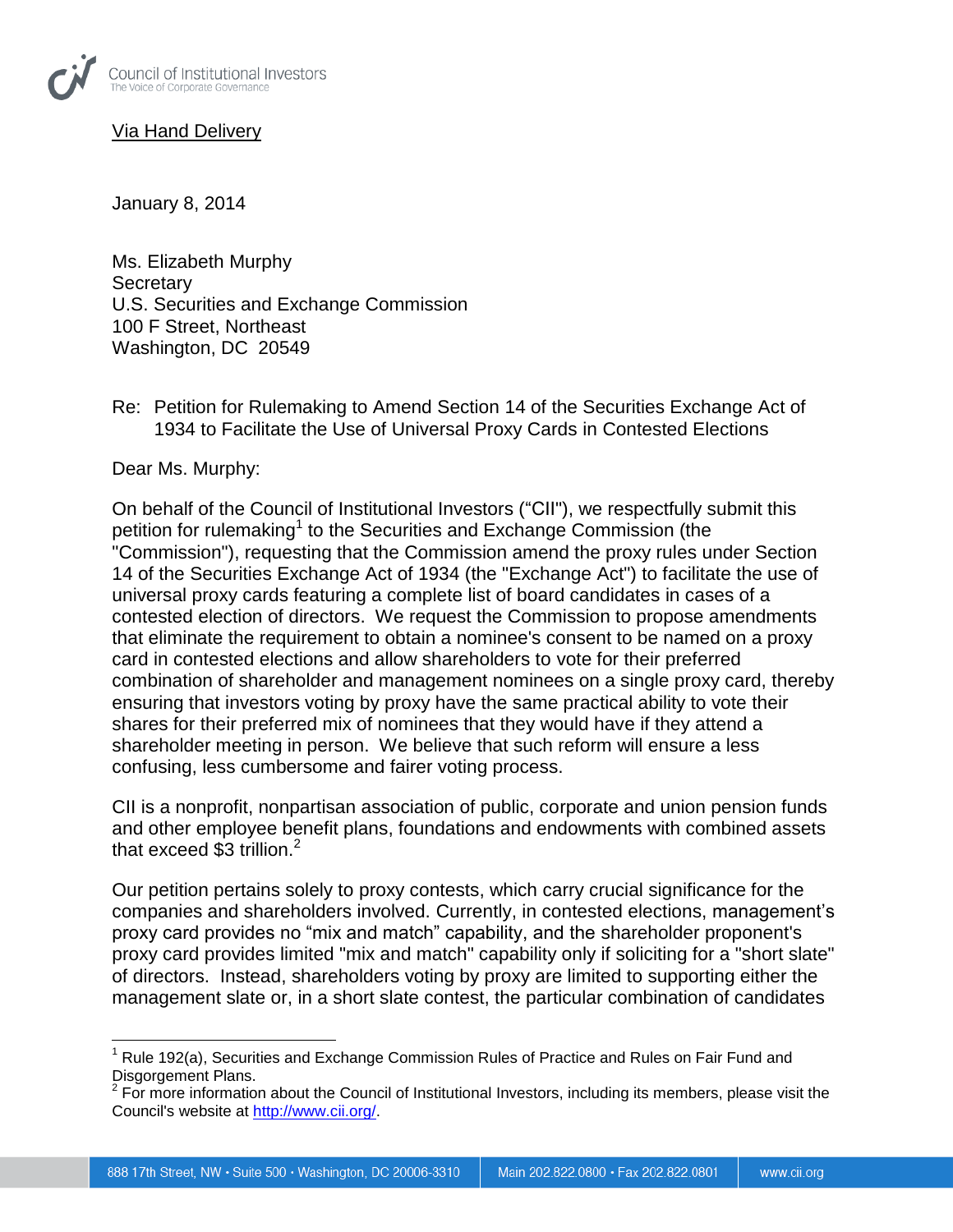$\overline{a}$ 

supported by the shareholder proponent. They cannot freely pick and choose between the two sets of candidates and "split their ticket."

Concerned about this lack of flexibility, CII's general membership voted on September 27, 2013, to amend its Corporate Governance Policies to support universal proxy cards. The addition to CII's policies states:

To facilitate the shareholder voting franchise, the opposing sides engaged in a contested election should utilize a proxy card naming all management-nominees and all shareholder-proponent nominees, providing every nominee equal prominence on the proxy card. $3$ 

The shareholder voting franchise is a fundamental tenet of corporate democracy and has been described by numerous current and past members of the Commission as the most effective means of providing accountability. $4$  Unfortunately, the Commission's current proxy rules impede shareholders' state law voting rights in proxy contests. These rules restrict most shareholders to supporting either management's favored candidates using management's proxy card or a shareholder proponent's favored candidates using the shareholder proponent's proxy card. Shareholders voting via proxy—as most shareholders do—are foreclosed from picking and choosing the combination of candidates they most prefer from the two nominee sets. This diminishes their voting rights, as they would be able to pick and choose among all of the duly nominated candidates if they attend the shareholder meeting in-person—generally an expensive and impractical proposition.

The need for reform was recently highlighted by the Commission's Investor Advisory Committee (the "IAC"), established under the Dodd-Frank Act to advise the Commission on regulatory priorities.<sup>5</sup> On July 25, 2013, the IAC adopted a recommendation requesting the Commission to explore relaxing the "bona fide nominee" rule embodied in Rule 14a-4(d)(1) "to provide proxy contestants with the option (but not the obligation) to use Universal Ballots in connection with short slate director nominations."<sup>6</sup> We applaud the IAC's recognition of the problems embedded in the current rules. However,

[http://www.sec.gov/news/speech/2009/spch052009mls.htmU](http://www.sec.gov/news/speech/2009/spch052009mls.htm).

<http://www.sec.gov/News/PublicStmt/Detail/PublicStmt/1365171492322#.UmmfdvleYeg>.

<sup>3</sup> COUNCIL OF INSTITUTIONAL INVESTORS, POLICIES ON CORPORATE GOVERNANCE § 2.2 (2013), [http://www.cii.org/files/ciicorporategovernancepolicies/09\\_27\\_13%20CII%20Corp%20Gov%20Policies%2](http://www.cii.org/files/ciicorporategovernancepolicies/09_27_13%20CII%20Corp%20Gov%20Policies%20Full%20and%20Current%20%20FINAL.pdf) [0Full%20and%20Current%20%20FINAL.pdf.](http://www.cii.org/files/ciicorporategovernancepolicies/09_27_13%20CII%20Corp%20Gov%20Policies%20Full%20and%20Current%20%20FINAL.pdf)

<sup>4</sup> *E.g.*, Mary Schapiro, Chairman, Sec. & Exch. Comm'n, Statement at SEC Open Meeting on Facilitating Shareholder Director Nominations (May 20, 2009),

*See also* Luis Aguilar, Commissioner, Sec. & Exch. Comm'n, Shareholders Need Robust Disclosure to Exercise Their Voting Rights as Investors and Owners (Feb. 20, 2013),

<sup>&</sup>lt;sup>5</sup> Dodd-Frank Wall Street Reform and Consumer Protection Act, Pub. L. No. 111-203, § 911, 124 Stat. 1376, 1822 (2010) (to be codified at 15 U.S.C. § 78pp).

<sup>6</sup> INVESTOR ADVISORY COMMITTEE, RECOMMENDATIONS REGARDING SEC RULEMAKING TO EXPLORE UNIVERSAL PROXY BALLOTS (2013), [https://www.sec.gov/spotlight/investor-advisory-committee-](https://www.sec.gov/spotlight/investor-advisory-committee-2012/universal-proxy-recommendation-072613.pdf)[2012/universal-proxy-recommendation-072613.pdf.](https://www.sec.gov/spotlight/investor-advisory-committee-2012/universal-proxy-recommendation-072613.pdf)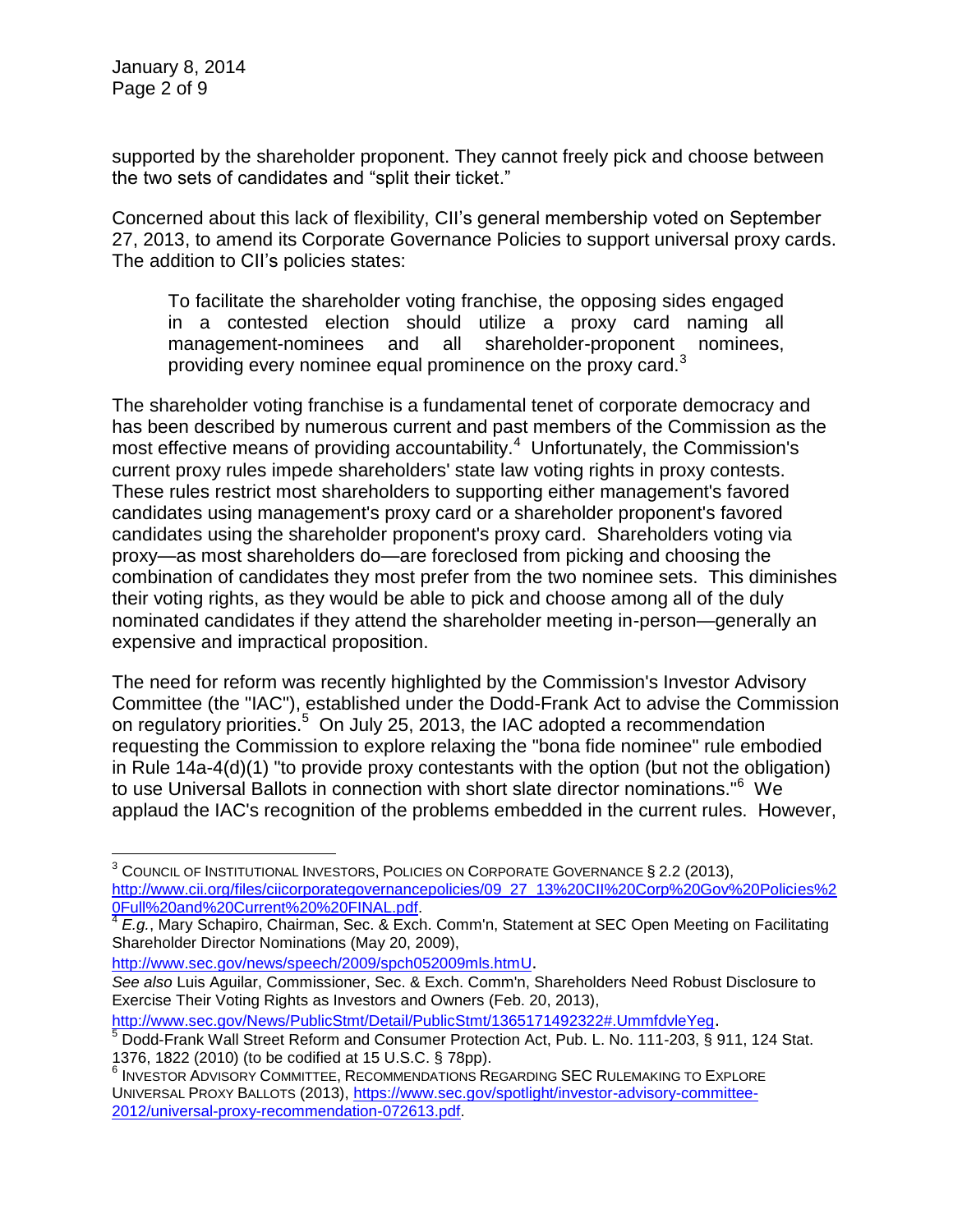we urge the Commission to undertake the comprehensive reform that is vital to the enfranchisement of shareholders and the fairness of elections. Our request for rulemaking seeks the inclusion of all board candidates on both cards, ensuring shareholders' ability to use either proxy card to vote for the combination of board candidates they prefer.

We believe the reform being requested would result in *de minimus* changes in costs for proxy contest participants, and that the benefits to the shareholder voting franchise would far outweigh those costs. We underscore our support for preserving the current practice of each party funding its own campaign and circulating its own proxy card and proxy statement. Indeed, we note the practical necessity of a system with two sets of proxy materials if this petition were to be implemented; proposals *other than* the election of directors could differ between the two cards, and biographical information on candidates would appear only in the corresponding party's proxy statement.

## **Historical Overview of the Proxy Regime**

When Congress established the corporate disclosure regime, it tasked the Commission with a tripartite mission: to protect investors, maintain fair, orderly and efficient markets, and facilitate capital formation.<sup>7</sup> Congress intended for company disclosure to allow shareholders to make rational and informed decisions and hold management accountable. As Commissioner Daniel Gallagher recently remarked, if shareholders are displeased with a company's board and management, "they can change the behavior of management and the direction of the company by exercising their votes at shareholder meetings."<sup>8</sup> The Commission has recognized that the proxy process has become the "primary way" for shareholders to make their views known to company management and to effect such change.<sup>9</sup>

The Commission has noted that Congress gave it authority over the corporate proxy process "as a means of ensuring that it functions, *as nearly as possible*, as a replacement for an actual in-person meeting of shareholders."<sup>10</sup> Unfortunately, that Congressional purpose is not being served and is, in fact, being undermined by the current rules.

In 1966, the Commission promulgated Rule 14a-4(d)(1) under Section 14 of the Exchange Act, which provides that no proxy shall confer authority to vote for any person unless that person has consented to being named in the proxy statement and to serve if elected. As a person is deemed to be a bona fide nominee only if he or she grants such consent, this rule has come to be known as the "bona fide nominee" rule.

 $\overline{a}$ 

<sup>&</sup>lt;sup>7</sup> Daniel Gallagher, Commissioner, Sec. & Exch. Comm'n, Remarks at Society of Corporate Secretaries & Governance Professionals (Jul. 11, 2013),

[http://www.sec.gov/News/Speech/Detail/Speech/1370539700301.](http://www.sec.gov/News/Speech/Detail/Speech/1370539700301)

<sup>8</sup> *Id.*

<sup>&</sup>lt;sup>9</sup> Press Release, Sec. & Exch. Comm'n, SEC Votes to Propose Rule Amendments to Facilitate Rights of Shareholders to Nominate Directors (May 20, 2009), [http://www.sec.gov/news/press/2009/2009-116.htm.](http://www.sec.gov/news/press/2009/2009-116.htm) *Id.* (emphasis added).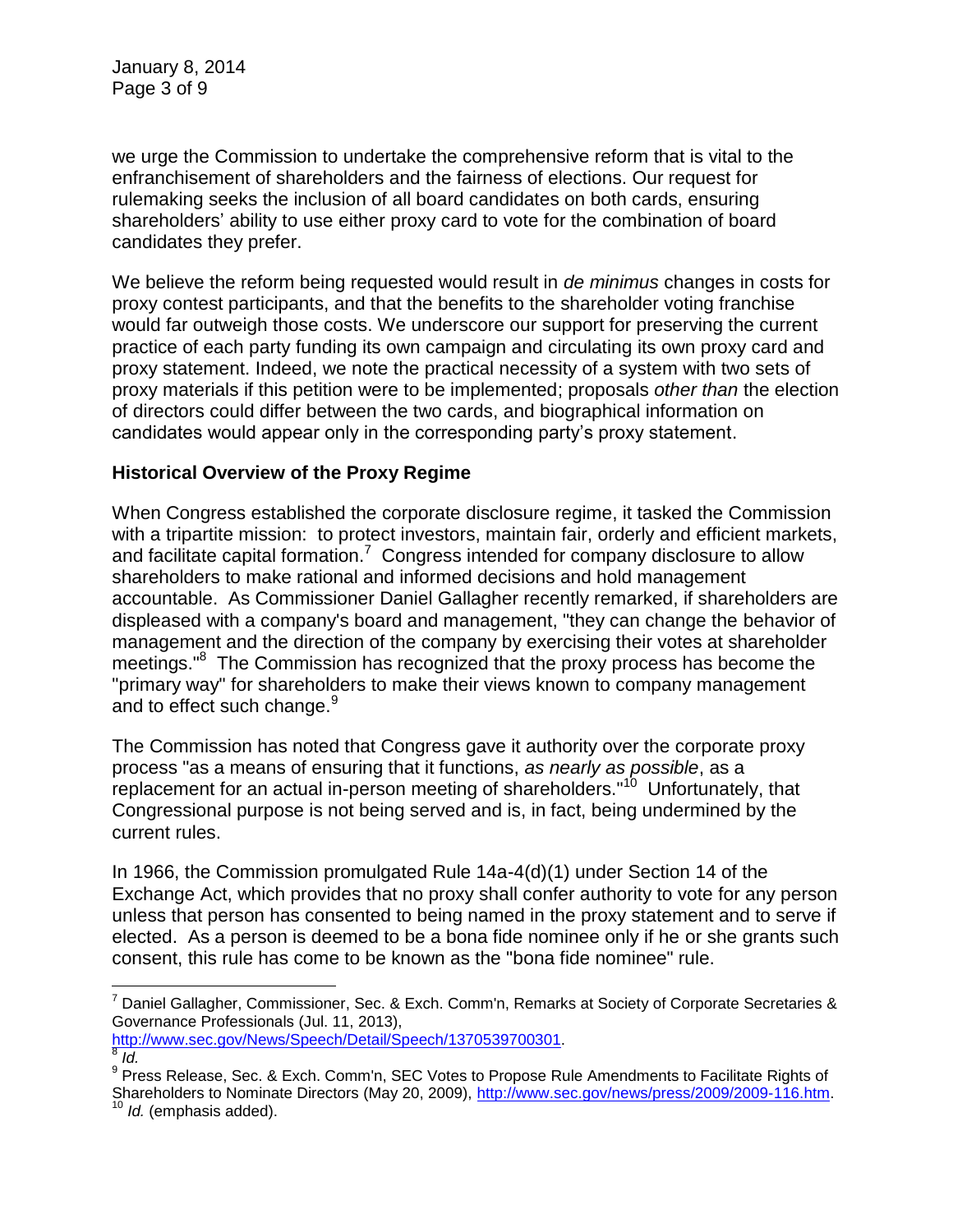January 8, 2014 Page 4 of 9

Directors nominated by an incumbent board have only very rarely consented to being named in a proxy statement issued by a shareholder seeking board representation. As a consequence, the practical effect of the bona fide nominee rule, in conjunction with typical "last in time" state corporate law provisions,<sup>11</sup> is that a shareholder proponent could not offer shareholders the opportunity to "split their tickets" and vote for a combination of shareholder nominees and management nominees—even though shareholders would be able to vote such combinations if they voted in person.

In contested elections where a shareholder proponent was not seeking to replace the entire board, shareholders wishing to vote on the shareholder proponent's proxy card were thus prevented from exercising their full voting power. In many cases, shareholders who sought to vote for a full slate of directors by attempting to split their tickets (by voting for both shareholder and management nominees on a single card) had their votes invalidated.<sup>12</sup> As the Commission has publicly observed, the "bona fide nominee rule has acted to prevent the form of proxy from being used to allow shareholders to exercise their state law right through the proxy process, and as a result has both cut off shareholder voting rights and greatly disadvantaged shareholder nominees seeking minority representation on the board of directors."<sup>13</sup>

In final rules promulgated in 1992,<sup>14</sup> the Commission slightly modified the bona fide nominee rule by, in the words of former Chairman Mary Schapiro, "choosing a partial solution to the problem, opting *not* for the most simple approach that would permit inclusion of some management nominees on the dissident's proxy."<sup>15</sup> Noting that the proxy rules had erected "unnecessary impediments" to the shareholder franchise underpinning the corporate disclosure regime, the Commission sought to alleviate "the difficulty experienced by shareholders in gaining a voice in determining the composition of the board of directors."<sup>16</sup> Rather than mandating universal proxies or eliminating the bona fide rule, the Commission added an exception to Rule 14a-4 to allow a shareholder who nominates a short slate of directors (i.e., a number of directors which, if elected, would constitute a minority of the board) to obtain authority to vote for some of management's nominees as well (the "short slate exception").<sup>17</sup> Shareholder

 $\overline{a}$ 

 $11$  Because state law almost universally provides that the latest dated proxy revokes any previous proxy, shareholders generally only can submit one effective proxy in connection with a solicitation.

<sup>12</sup> Ronald J. Gilson, Lilli A. Gordon & John Pound, "*How the Rules Discourage Constructive Engagement: Regulatory Barriers to Electing a Minority of Directors*," 17 J. CORP. L. 29 (1992).

<sup>&</sup>lt;sup>13</sup> Regulation of Communications Among Shareholders, 57 Fed. Reg. 48,276, 48,289 (October 16, 1992) (to be codified at 17 C.F.R. pt. 240.14a-4) [hereinafter "Short Slate Release"].

 $14$  Short Slate Release, 57 Fed. Reg. at  $48,291$ . For a full review of the 1992 amendments, see Jill Fisch, *From Legitimacy to Logic: Reconstructing Proxy Regulation*, 46 Vanderbilt Law Review at 1165 (1993).

<sup>&</sup>lt;sup>15</sup> Mary Schapiro, Commissioner, Sec. & Exch. Comm'n, Remarks Before the National Investor Relations Institutes Fall Conference (Nov. 6, 1992) (emphasis added).

<sup>&</sup>lt;sup>16</sup> Short Slate Release, 57 Fed. Reg. at 48,288.

<sup>17</sup> According to *The Disciplinary Effects of Proxy Contests*, the vast majority--82 percent—of all contested elections from 1994 to 2008 were "non-control" contests. *See* Vyacheslav Fos, *The Disciplinary Effects of Proxy Contests* (2013),

[http://www.stern.nyu.edu/cons/groups/content/documents/webasset/con\\_039717.pdf.](http://www.stern.nyu.edu/cons/groups/content/documents/webasset/con_039717.pdf) CII appreciates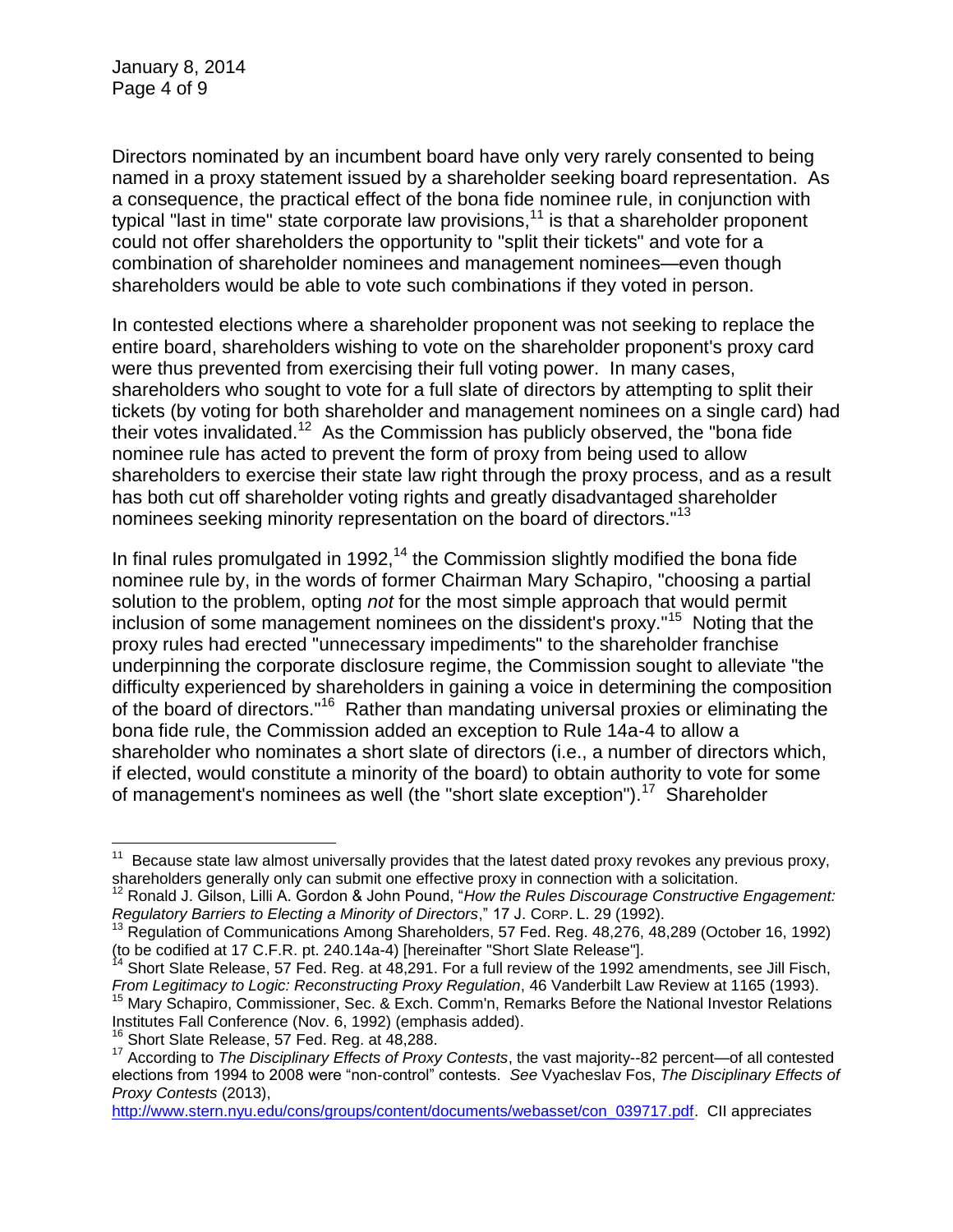January 8, 2014 Page 5 of 9

proponents not seeking majority control can identify the management nominees they will *not* vote for and can indicate that they will vote for the rest of management's slate, but are prevented from including the management nominees they *will* vote for by name in their proxy statement or proxy card.

Shareholder proponents seeking to replace a majority of the board are still subject to the bona fide nominee rule and cannot include management nominees on their proxies without first obtaining the specific nominees' consents to be named and serve. Yet there is no sensible reason for the disparity in treatment that results from whether a shareholder is running a majority or minority slate of nominees.

When the Commission adopted the short slate exception, it simply asserted that it is not "unduly burdensome" for a shareholder seeking a majority of the board to propose a full slate of nominees. This rationale, however, overlooks situations when a shareholder proponent seeking majority control may still want to keep certain directors, such as the chief executive officer, on the board because it believes that such directors are qualified and will complement its nominees. Furthermore, there is no reason why a shareholder's practical ability to exercise his or her full voting power should depend on how many people a party is nominating.

## **Continuing Shareholder Disenfranchisement: Impediments to "Split Tickets"**

Although the short slate exception to the bona fide nominee rule gave shareholders greater ability to vote for full slates of directors when supporting a shareholder proponent's minority slate, shareholders remain unable to vote by proxy for the mix of shareholder nominees and management nominees who they believe would best comprise the board. The only tested and certain way for a shareholder to vote freely for his or her individually preferred combination of director candidates is to attend the meeting in person—obtaining a "legal proxy" from the broker if the shareholder holds its shares in "street name" and is not the record holder—and vote on the manual ballots distributed. This is a cumbersome and expensive process that only the most sophisticated and deep-pocketed shareholders understand and may consider pursuing. Consequently, as the Commission's Division of Corporation Finance noted in a 2003 staff report, almost all shareholders vote through the grant of a proxy before the meeting instead of voting in person.<sup>18</sup>

The 2009 proxy contest between Target Corp. ("Target") and Pershing Square Capital Management ("Pershing Square") illustrates how the elimination of the bona fide nominee rule could enfranchise shareholders. After the shareholder proponent, Pershing Square, put forward a short slate of five board candidates.<sup>19</sup> it formally sought

 $\overline{a}$ that the Commission's short slate exception to the bona fide nominee rule incrementally improved shareholders' ability to support a combination of candidates for the large majority of proxy contests. <sup>18</sup> DIV. OF CORP. FIN., SEC. & EXCH. COMM'N, REVIEW OF THE PROXY PROCESS REGARDING THE NOMINATION AND ELECTION OF DIRECTORS (2003), <u>http://www.sec.gov/news/studies/proxyrpt.htm</u>.  $19$  Target Corp., Schedule 14A (DEFC14A) (May 1, 2009),

[http://www.sec.gov/Archives/edgar/data/27419/000095012309007750/y01431dcdefc14a.htm.](http://www.sec.gov/Archives/edgar/data/27419/000095012309007750/y01431dcdefc14a.htm)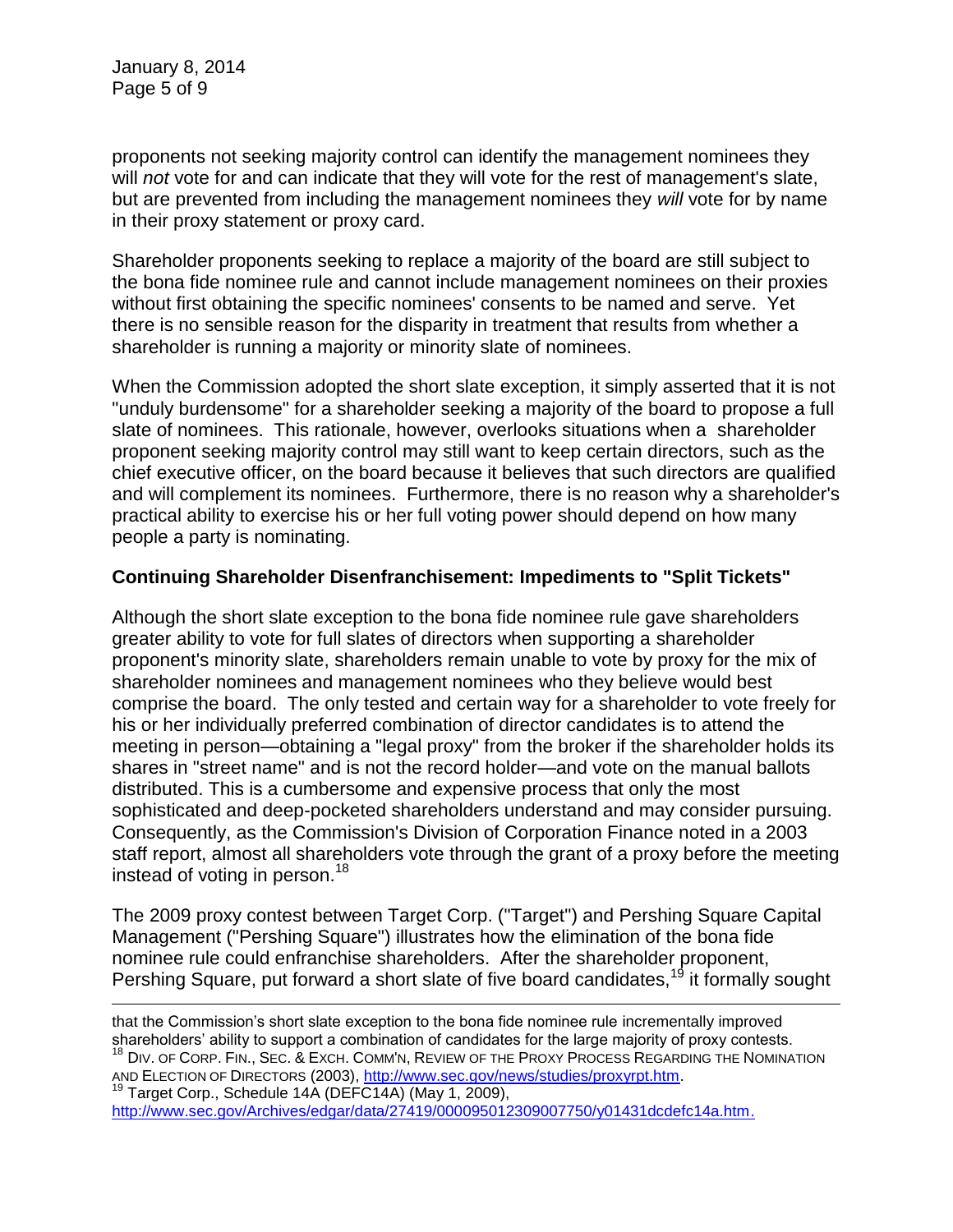permission from Target, through a letter authored by its nominee and securities law expert Professor Ronald Gilson, to circulate a universal proxy featuring all candidates.<sup>20</sup> When the company rejected Gilson's request, shareholders were left to choose between two proxy cards, each steering the voter to support a unique combination of candidates.<sup>21</sup> Shareholders who wished to support a combination that deviated from the two fixed slates were able to do so only by attending the shareholder meeting in Minneapolis. Absent much-needed reform, the ability of either a company or a shareholder proponent to effectively veto the circulation of a universal proxy renders its likelihood of use highly remote.

The bona fide nominee rule can be detrimental to incumbent boards, as demonstrated in a recent proxy contest between Tessera Technologies ("Tessera") and Starboard Value ("Starboard"). After Starboard nominated a control slate of six nominees, Tessera expanded its board from six to eight members and announced that it would only nominate six directors; thus, two of Starboard's nominees were guaranteed election to the board. When Starboard declined to nominate more than six directors, Tessera requested Starboard's nominees to consent to be named in a universal proxy to be issued by the company. Starboard, however, rejected the company's request for a universal proxy. Tessera then sent shareholders a supplemental proxy card that listed all six of its management nominees and included a write-in slot to allow shareholders to vote for two of Starboard's nominees. By doing so, the company believed that it was giving stockholders "the complete freedom to choose the [] two Starboard nominees."<sup>22</sup> The staff of the Commission objected to Tessera's proxy card as a violation of the bona fide nominee rule and instructed the vote tabulation company not to tabulate any votes made on that card. $^{23}$ 

## **Reform Should Include Universal Proxies**

 $\overline{a}$ 

Reform of the proxy rules is necessary to enfranchise shareholders by fulfilling the Commission's goal of ensuring that the proxy process sensibly functions as a replacement for an actual in-person meeting of shareholders. We strongly believe that shareholders should have the freedom to vote for any combination of candidates in contested elections on a universal proxy. Indeed, the Commission itself has noted the appeal of a mandatory universal proxy as a substitute for physical attendance at a shareholder meeting.<sup>24</sup>

 $20$  Target Corp., Schedule 14A (DFAN14A) (April 21, 2009), [http://www.sec.gov/Archives/edgar/data/27419/000095012309006877/y01431dfdfan14a.htm.](http://www.sec.gov/Archives/edgar/data/27419/000095012309006877/y01431dfdfan14a.htm) <sup>1</sup> Target Corp., Schedule 14A (DEFA14A) (April 21, 2009),

[http://www.sec.gov/Archives/edgar/data/27419/000110465909025226/a09-2081\\_10defa14a.htm.](http://www.sec.gov/Archives/edgar/data/27419/000110465909025226/a09-2081_10defa14a.htm) <sup>22</sup> Tessera Technologies Inc., Schedule 14A (DEFA14A) (May 3, 2013).

<sup>23</sup> Tessera Technologies Inc., Schedule 14A (DEFA14A) (May 15, 2013). Although the Commission eventually rescinded that order, Tessera was instructed to include the Commission's objections in bold, all-caps text on its proxy statement.

 $24$  In the 1992 proxy reform release, the Commission noted: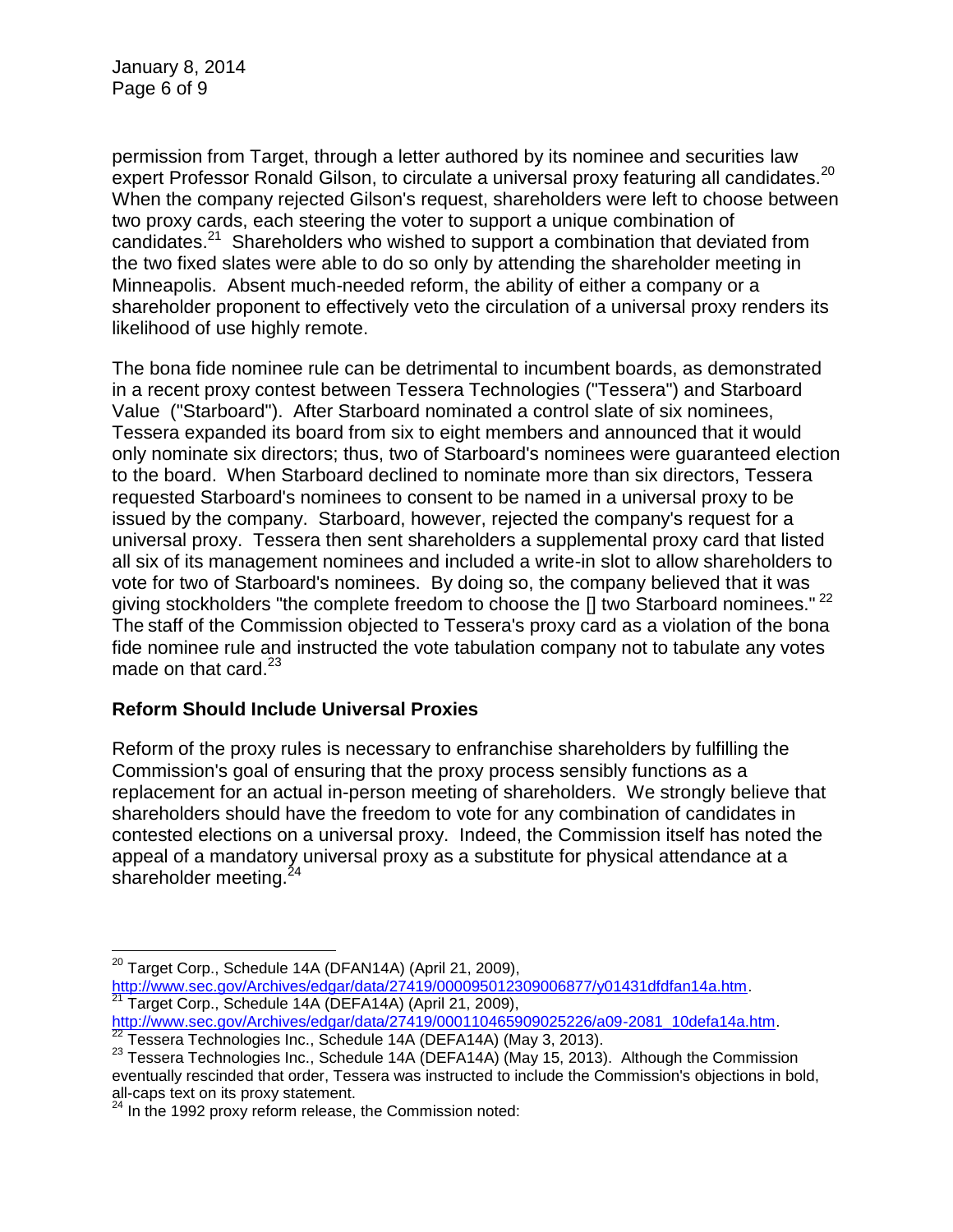January 8, 2014 Page 7 of 9

At a minimum, it is vital that the Commission acts to dismantle purely regulatory impediments to the election of shareholder nominees, starting with the bona fide nominee rule. Although the specific language of the amended rules is beyond the scope of this petition, we address some of the design choices and potential objections below.

We prefer reform that would facilitate the use of universal proxy cards naming all candidates in contested elections. Simply repealing the consent requirement may not be enough. That might encourage proxy contest participants to circulate "semiuniversal" proxy cards featuring more—but not all—candidates.

The successful use of universal proxies in jurisdictions such as Canada demonstrates that universal proxies are feasible from a logistical standpoint.  $^{25}$  Broadridge Financial Solutions ("Broadridge"), a company that controls more than 95 percent of the market for distributing and processing proxy materials, has already successfully processed such proxies abroad.<sup>26</sup> Another factor favoring the successful introduction of universal proxies is the significant role played in proxy contests by professional proxy solicitors, who are employed by management and shareholder proponents to facilitate the voting process and are well-positioned to mitigate shareholders' confusion.

When the Commission amended Rule 14a-4(d) in 1992, it noted that some corporate commenters contended that the unauthorized use of the names of the company's nominees on the shareholder proponent's proxy "would imply that the company nominees supported the soliciting shareholder's position, had agreed to be named on the shareholder's card, and would serve along with the shareholder's nominees if elected."<sup>27</sup> We believe that the Commission can address this objection by requiring a shareholder proponent to make two disclosures in its proxy statement and proxy card.

The first disclosure should be the same disclosure that the Commission adopted with the short slate exception: a disclaimer that certain company nominees may not serve if elected with any of the soliciting party's nominees. The second disclosure should be to the effect that the inclusion of management nominees on the shareholder proponent's proxy card should not be construed as an endorsement by the company of the shareholder proponent's views or nominees.

Proposals to require the company to include shareholder nominees in the company's proxy statement represent a substantial change in the Commission's proxy rules. This would essentially mandate a universal ballot including both management nominees and independent candidates for board seats. However, any such universal ballot is appealing since the shareholder could make such a selection if they were attending the annual meeting in person.

 $\overline{a}$ 

<sup>26</sup> Broadridge successfully tallied universal proxies in the Canadian Pacific proxy contest and partial universal proxies issued by a shareholder proponent in a proxy contest at Agrium in April 2013.

Short Slate Release, 57 Fed. Reg. at 48,288.

 $25$  In a proxy contest involving Canadian Pacific, both the company and the soliciting shareholder issued a universal proxy unimpeded by Canadian law. *See* AMY GOODMAN ET AL., PRACTICAL GUIDE TO SEC PROXY AND COMPENSATION RULES § 10.02 (2013).

 $^{27}$  Short Slate Release, 57 Fed. Reg. at 48,288.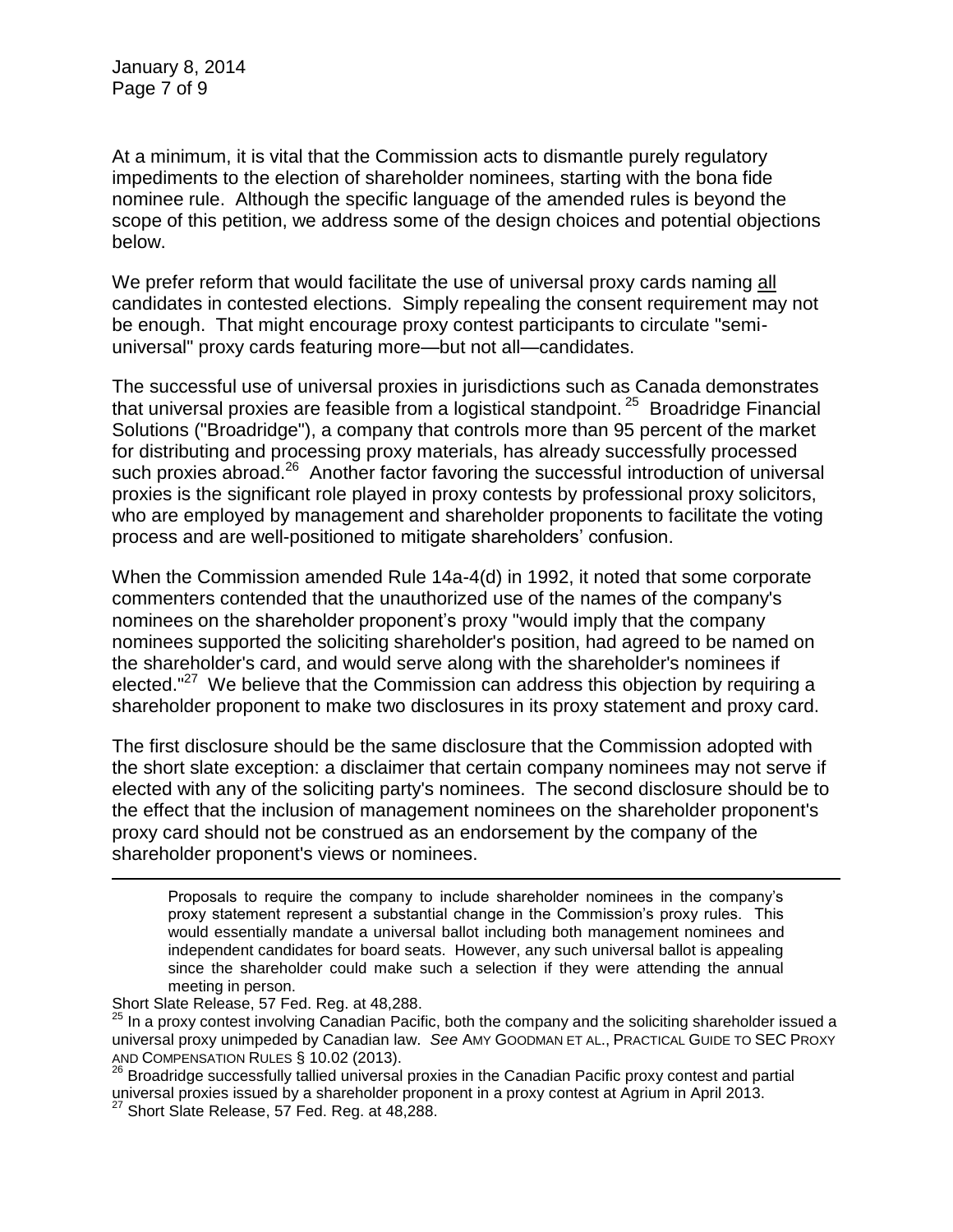It has also been argued that universal proxy cards would confuse shareholders. We respectfully believe that this objection is baseless. The current proxy rules are the real source of complexity. The Commission's explanation of the steps a shareholder must take to vote for management nominees using a shareholder proponent's proxy in a contest for a minority of the board provides an apt example:

The [shareholder proponent's] proxy statement and form of proxy will refer the shareholder to management's soliciting materials for the names, background and qualifications of the company's nominees. Thus, shareholders will know precisely which company nominees their shares will be voted for by comparing the full company slate with the list of company nominees the proxy holder will not vote for, and by indicating additional company nominees with respect to whom the shareholder wishes to withhold authority. $28$ 

Changing the proxy rules to facilitate universal proxies would eliminate this confusion and ensure a less cumbersome voting process.

We believe the soliciting parties should *not* be required to publish biographical information on opposing director nominees, even if they are soliciting in favor of certain such opposing nominees. The Commission should make clear that a cross-reference pursuant to Rule 14a-5(c)<sup>29</sup> to the other side's proxy materials for information about the opposing party's nominees is permitted<sup>30</sup> and sufficient.<sup>31</sup>

We expect that the Commission may be required to provide guidance on the physical design of universal proxy cards. We believe that both soliciting parties should be required to list the names of all director nominees clearly, equally in terms of form, and on the front of the proxy card. In other words, fonts and styles should be consistent for all candidates, and the names should not be permitted to appear on separate pages of the proxy card.

While the potential for over-voting will always exist when there are more candidates on a proxy card than available board seats, we believe certain disclosures could meaningfully reduce such risk. We suggest that the proxy cards specify the maximum number of board candidates for which the shareholder may vote. We also support

 $\overline{a}$ <sup>28</sup> *Id.*

 $29$  Rule 14a-5(c) currently provides that "[a]ny information contained in any other proxy soliciting material which has been furnished to each person solicited in connection with the same meeting or subject matter may be omitted from the proxy statement, if a clear reference is made to the particular document containing such information."

<sup>30</sup> Unless a party knows or has reason to know the information is false.

<sup>&</sup>lt;sup>31</sup> If cross-reference to the opposing party's proxy materials is not viewed as sufficient, the soliciting party could be required to include in its proxy materials the biographical information on any opposing nominee it names on its proxy card, as taken verbatim from the opposing party's materials, and without liability for the accuracy of such information.